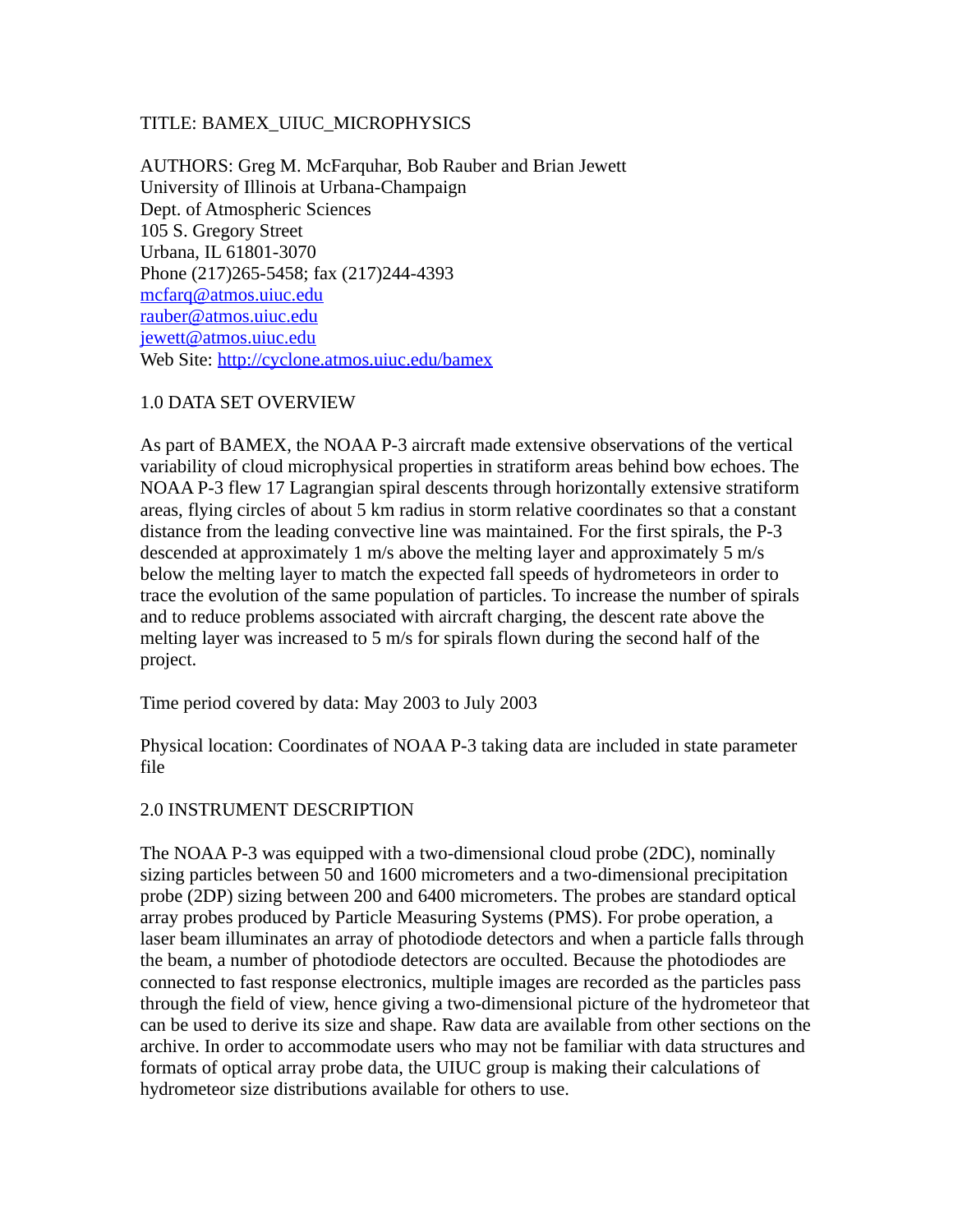# 3.0 DATA COLLECTION AND PROCESSING

Although data were continuously collected during all NOAA P-3 flights, only data from the spiral descents/ascents are included in this data file (additional times will be processed if requested from Greg McFarquhar). The data were processed using software designed at NCAR (W. Hall et al.) and modified at Illinois to accommodate the P-3 data structures. Quality control procedures are followed in this routine to remove particles with stuck bits and bad timing words; in addition, all images are visually inspected to remove time periods where image problems not detected by the automatic algorithms occur (e.g., streakers). Although there are no other instruments to compare against these data, the 2DC and 2DP size distributions agree remarkably well in the overlap region of approximately 1200 micrometers.

## 4.0 DATA FORMAT

For each spiral descent in the stratiform cloud layer, two files are included.

- IOP##\_hhmm\_hhmm.image
- IOP##\_hhmm\_hhmm.spectra

where  $\#$  represents the IOP  $\#$  during which the spiral descent was made, the first hhmm represents the UTC time where the spiral descent began and the second hhmm represents the time where the spiral descent ended.

The \*.image file is a gmeta file generated by NCAR graphics program and can be read with the "idt" program available with that package. In this file, several image strips are included. Each image strip corresponds to one buffer of data recorded by either the 2DC or 2DP (as indicated on top of page). For the indicated time of the buffer, each strip records the photodiodes that are occulted during the measurement of each hydrometeor. Orange images are those rejected by the processing program because of various criteria (i.e., too large, particle interarrival times do not add to total time of record, etc.) and blue images indicate those that are accepted. Information at the top of each bar gives the time of the image, the true air speed, the time elapsed during the record, the measured particle interarrival times the total number of particles accepted and rejected and the estimated concentration.

The \*.spectra file gives an ASCII file of the size distributions computed from the processing routine, where the size distributions are averaged over a 60 second processing period. In order, this file lists the NOAA data file processed, the 2DC bin limits, the number of area ratios for the 2DC, the 2DP bin limits and the number of 2DP area ratios (typically 10, going from 0.0-0.1 to 0.9-1.0). Following this header, the concentrations for each diameter/area ratio bin are given in number of particles per cubic centimeter. For each probe, 10 lines follow the time giving the number concentration for the different bin sizes (starting at smallest area ratio bins, i.e., first line for area ratio 0.0-0.1, second line for 0.1-0.2, and last line for 0.9-1.0).

## 5.0 DATA REMARKS